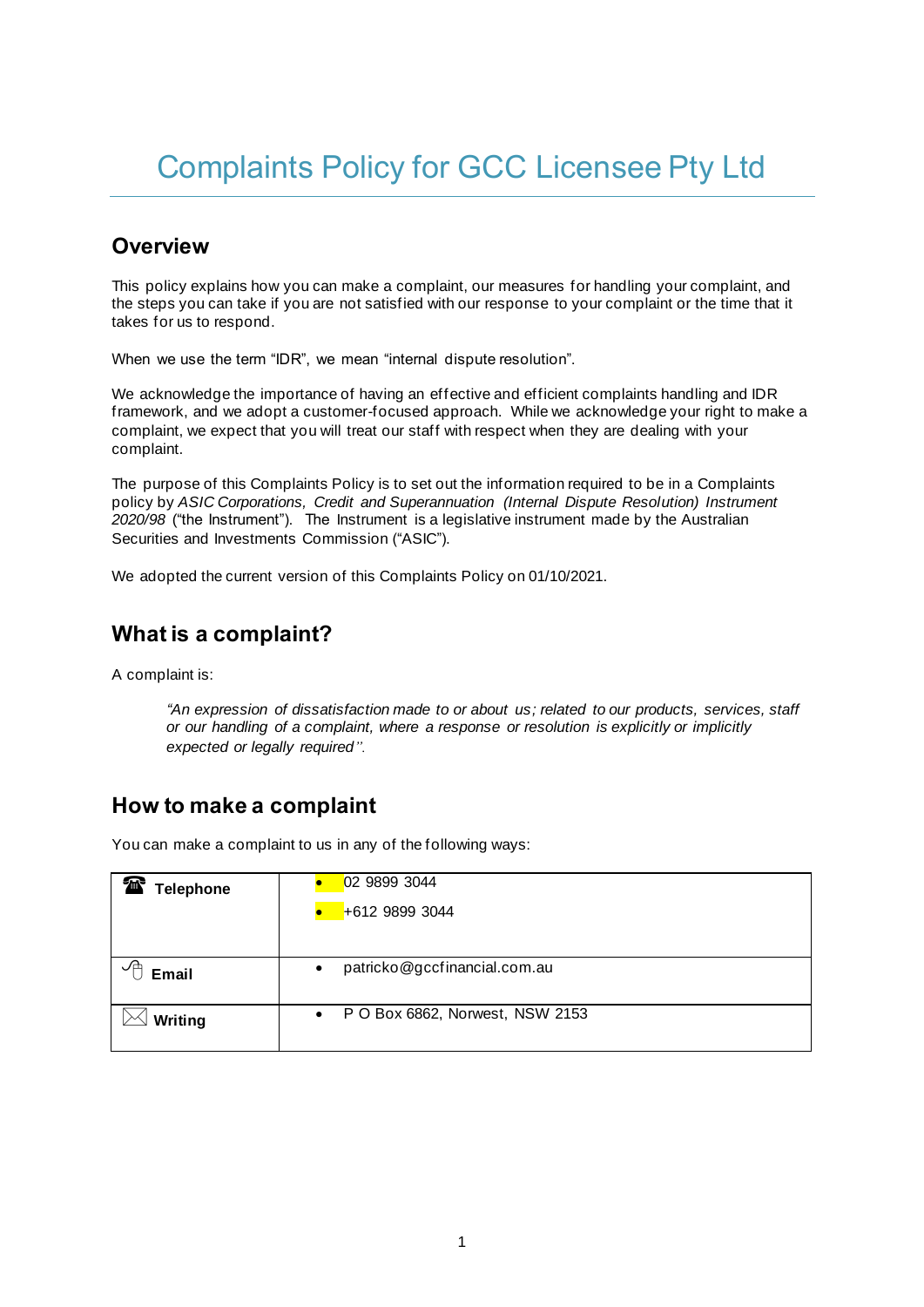When making your complaint please tell us:

- your name
- how you wish us to contact you (for example, by phone, email)
- what your complaint is about; and
- what you are seeking to resolve your complaint.

## **If you need help to make a complaint**

If you need help to make or manage your complaint, you can appoint someone (for example, a relative or friend) to represent you. Please note that we will need your authority to speak to any representative that you appoint.

We can also help you to fill out forms or express your complaint.

## **How we will deal with your complaint**

#### *Acknowledgement*

We will acknowledge receipt of your complaint and try to resolve it as quickly as possible.

Generally, where your complaint is made:

- verbally we will acknowledge your complaint in the same manner and, in writing, within one business day, or as soon as practicable;
- in writing by email, we will acknowledge your complaint, in writing, within one business day or as soon as practicable thereafter.

When acknowledging your complaint, we will also have regard to any preferences you have communicated to us in relation to the way in which you wish for us to communicate with you.

#### *Investigation of your complaint*

If we cannot resolve your complaint immediately, we will need some time to investigate your concerns.

We may also request that you provide us with further information to assist with our investigation.

## *IDR Response*

We will provide you with our written reasons for the outcome of your complaint ("IDR Response") no later than 30 calendar days where:

- your complaint is not resolved within 5 business days of us receiving your complaint;
- if you request a written response.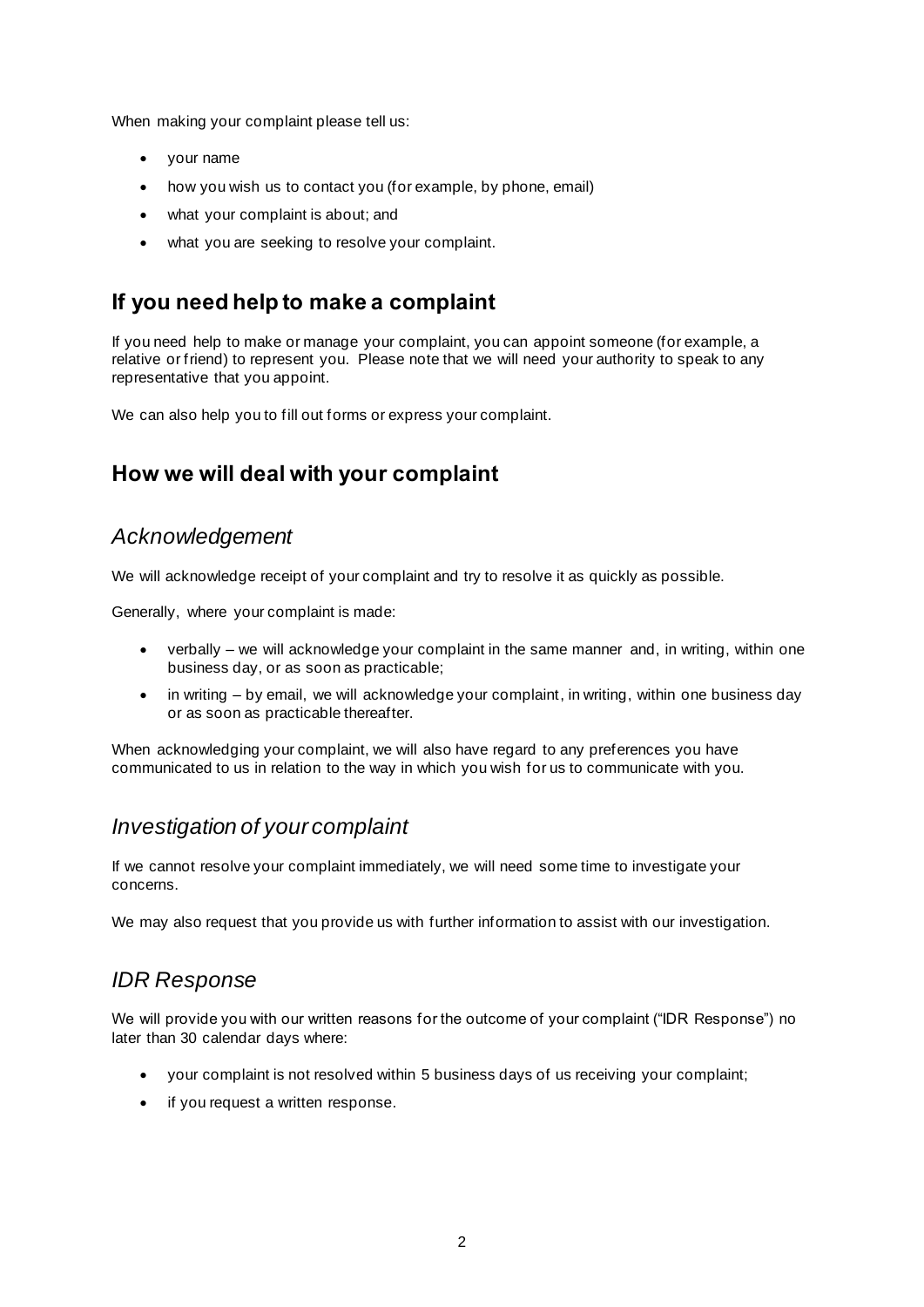Our IDR Response will also inform you of your right to escalate your complaint to the Australian Financial Complaints Authority (AFCA). AFCA offers a free and independent dispute resolution for financial complaints to individuals and small businesses.

If we reject your complaint (whether in full or in part), our IDR Response will:

- identify and address the issues you raised in your complaint;
- set out our findings on the material questions of fact raised in your complaint, making reference to the relevant supporting information; and
- provide a sufficient level of detail in order for you to understand the reasons for our decision so that you can decide whether to escalate the complaint to AFCA or another forum.

We are not required to provide you with an IDR Response if:

- your complaint is resolved to your complete satisfaction within 5 business days and you have not requested an IDR Response; or
- within 5 business days of receiving your complaint, we have given you an explanation and/or apology in circumstances where we cannot take any further action to reasonably address your complaint.

## *Delay in providing an IDR Response*

If we are not able to provide our IDR Response to you on time because your complaint is complex or because of circumstances beyond our control, we will write to you to explain the reasons for the delay, and inform you of your right to complain to AFCA and provide you with AFCA's contact details.